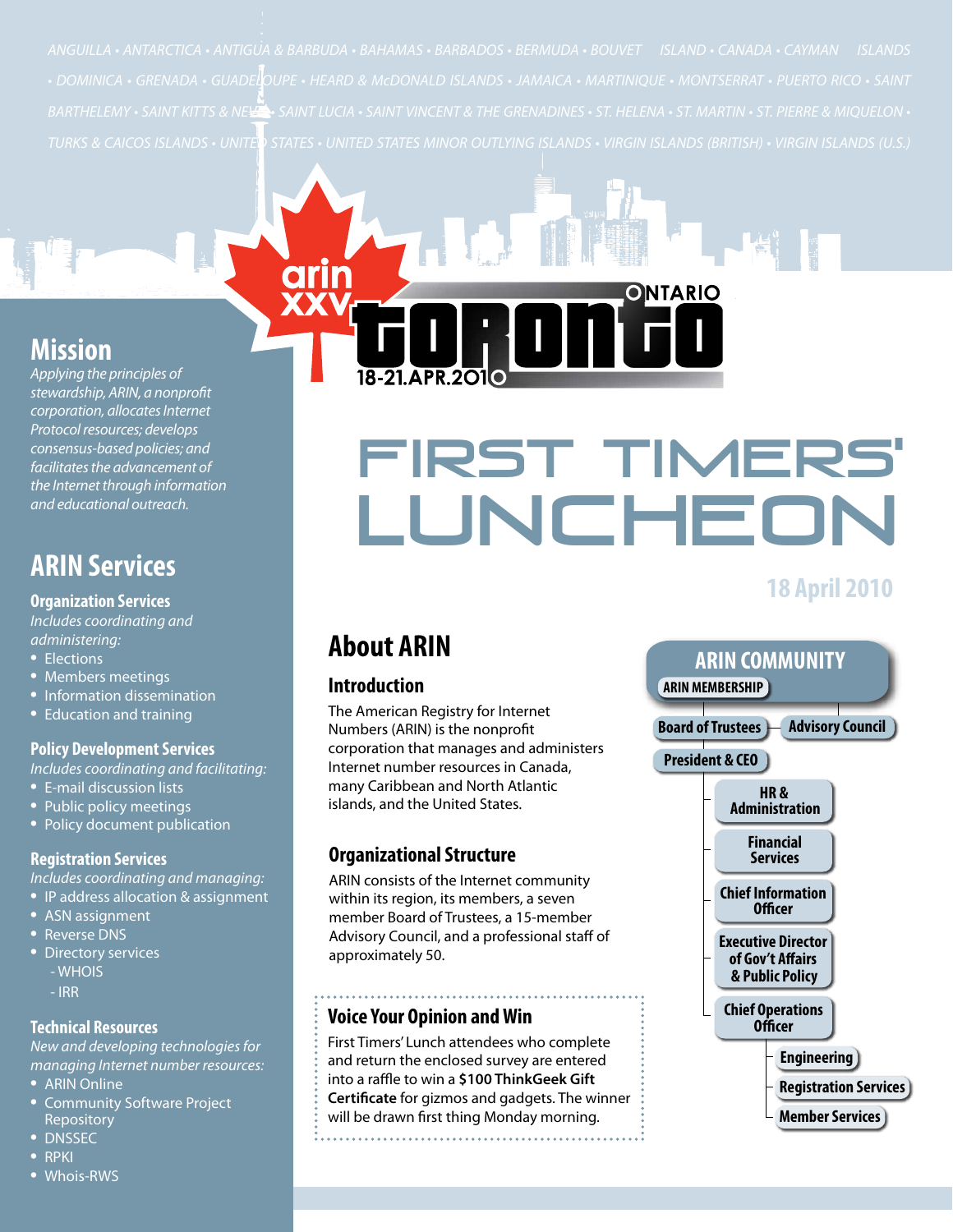# Spelling it out

**An Acronym Guide**

BGP. CIDR. NRO. NRPM. SWIP. These are just a few of the acronyms commonly used by members of the Internet and ARIN communities. So what do all these combinations of letters mean? This Acronym Guide spells out some of the most frequently used terms.

#### **Internet Community Organization Names**

**AfriNIC** - African Network Information Centre **AGWG** - ARIN Government Working Group **APNIC** - Asia Pacific Network Information Centre **ARIN** - American Registry for Internet Numbers **ARPA** - Advanced Research Projects Agency **ASO** - Address Supporting Organization **ASO AC** - ASO Address Council **CTU** - Caribbean Telecommunications Union **IAB** - Internet Architecture Board **IANA** - Internet Assigned Numbers Authority **ICANN** - Internet Corporation for Assigned Names and Numbers **ICANN GAC** - ICANN Government Advisory Committee **IEPG** - Internet Engineering and Planning Group **IESG** - Internet Engineering Steering Group **IETF** - Internet Engineering Task Force **IGF** - Internet Governance Forum **ISOC** - Internet Society **ITU** - International Telecommunication Union **ITU-T** - ITU Telecommunication Standardization Sector **LACNIC** - Latin American and Caribbean Internet Address Registry **NANOG** - North American Network Operators' Group **NRO** - Number Resource Organization **NRO EC** - NRO Executive Council **NRO NC** - NRO Number Council **OECD** - Organization for Economic Co-operation and Development **RIPE** - Réseaux IP Européens **RIPE NCC** - RIPE Network Coordination Centre **WGIG** - Working Group on Internet Governance **WSIS** - World Summit on the Information Society

#### **Terms with Specific ARIN or RIR Usage**

**AC** - Advisory Council **AUP** - Acceptable Use Policy **BoT** - Board of Trustees **DMR** - Designated Member Representative **ENG** - Engineering Department **ERX** - Early Registration Transfer Project **FSD** - Financial Services Department **GMIGS** - General Member in Good Standing **IR** - Internet Registry **ISP** - Internet Service Provider **LIR** - Local Internet Registry **LRSA** - Legacy Registration Services Agreement **MoU** - Memorandum of Understanding **MSD** - Member Services Department **NDA** - Nondisclosure Agreement **NIR** - National Internet Registry **NRPM** - Number Resource Policy Manual **ORG ID** - Organization Identifier **PDP** - Policy Development Process **POC** - Point of Contact **PPML** - Public Policy Mailing List **RFC** - Request for Comment **RIR** - Regional Internet Registry **RSA** - Registration Services Agreement **RSD** - Registration Services Department **WG** - Working Group

#### **Technical Terms**

- **AS** Autonomous System **ASN** - Autonomous System Number **BGP** - Border Gateway Protocol **CA** - Cryptographic Authentication **CIDR** - Classless Inter-Domain Routing **CPS** - Certification Practices Statement **CRISP** - Cross Registry Information Service Protocol **DNS** - Domain Name System
- **DNSSEC** Domain Name System Security **IN-ADDR** - Inverse Addressing **IP** - Internet Protocol **IPv4** - Internet Protocol version 4 **IPv6** - Internet Protocol version 6 **IRIS** - Internet Registry Information Services **IRR** - Internet Routing Registry **IXP** - Internet Exchange Point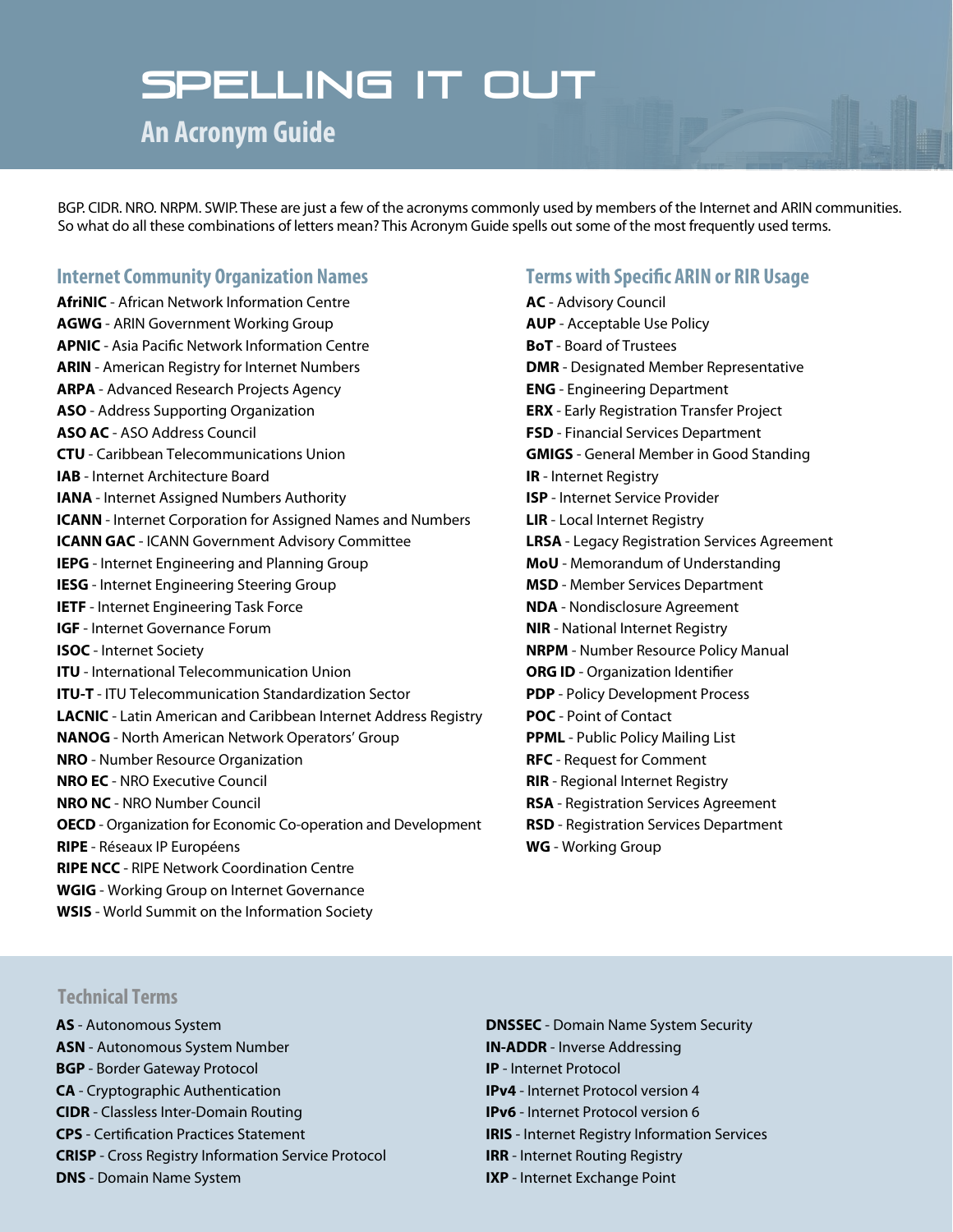

#### **Subscribe to ARIN Mailing Lists**

Visit **https://www.arin.net/participate/mailing\_lists** for subscription information and list archives.

RSS feeds are available for the ARIN Announce, ARIN Issued and ARIN Public Policy mailing lists. To sign up for the RSS feeds go to **https://www.arin.net/participate/mailing\_list/rss.html**. 

There are seven active mailing lists:

#### **Public Policy Mailing List (arin-ppml@arin.net)**

Public forum to raise and discuss issues surrounding existing and proposed policies. The PPML is an integral part of ARIN's Policy Development Process. Opinions expressed here are reviewed to determine consensus for a policy proposal.

#### **ARIN Discussion Mailing List (arin-discuss@arin.net)**

Member-only list used to discuss ARIN-specific issues such as fee structures and internal policies.

#### **Consultation Mailing List (arin-consult@arin.net)**

Open list used in conjunction with the ARIN Consultation and Suggestion Process to gather comments. This list is only open when there is a call for comments.

#### **ARIN Announce Mailing List (arin-announce@arin.net)**

Read-only list that provides information on issues affecting the community, including elections, meetings, policy updates, training opportunities, and other ARIN events.

#### **ARIN Issued Mailing List (arin-issued@arin.net)**

Read-only list open to the general public. Used by ARIN staff to provide a daily report of addresses returned and addresses issued directly by ARIN or address blocks returned to ARIN's free pool as requested in ACSP Suggestion 2008.2.

#### **ARIN RPKI Pilot Mailing List (arin-rpki-pilot@arin.net)**

Read-only list open to the general public. Used by RPKI Project participants to provide feedback to ARIN on their operational experience with and evaluation of the emerging RPKI standards.

#### **ARIN Whois-RWS Mailing List (arin-whoisrws@arin.net)**

Intended for pilot participants, and open to the general public. Used by Whois-RWS participants to provide feedback to ARIN on their operational experience with and evaluation the RESTful Whois service.

**LAN** - Local Area Network **NAT-PT** - Network Address Translation- Protocol Translation **NIC** - Network Information Center **NOC** - Network Operations Center **PA** - Provider Aggregatable **PGP** - Pretty Good Privacy **PI** - Provider Independent **RPKI** - Resource Public Key Infrastructure

**RPSL** - Routing Policy Specification Language **RWhois** - Referral WHOIS **SSL** - Secure Socket Layer **SWIP** - Shared WHOIS Project **TCP** - Transport Control Protocol **ULA** - Unique Local Address **VLSM** - Variable Length Subnet Mask **WAN** - Wide Area Network